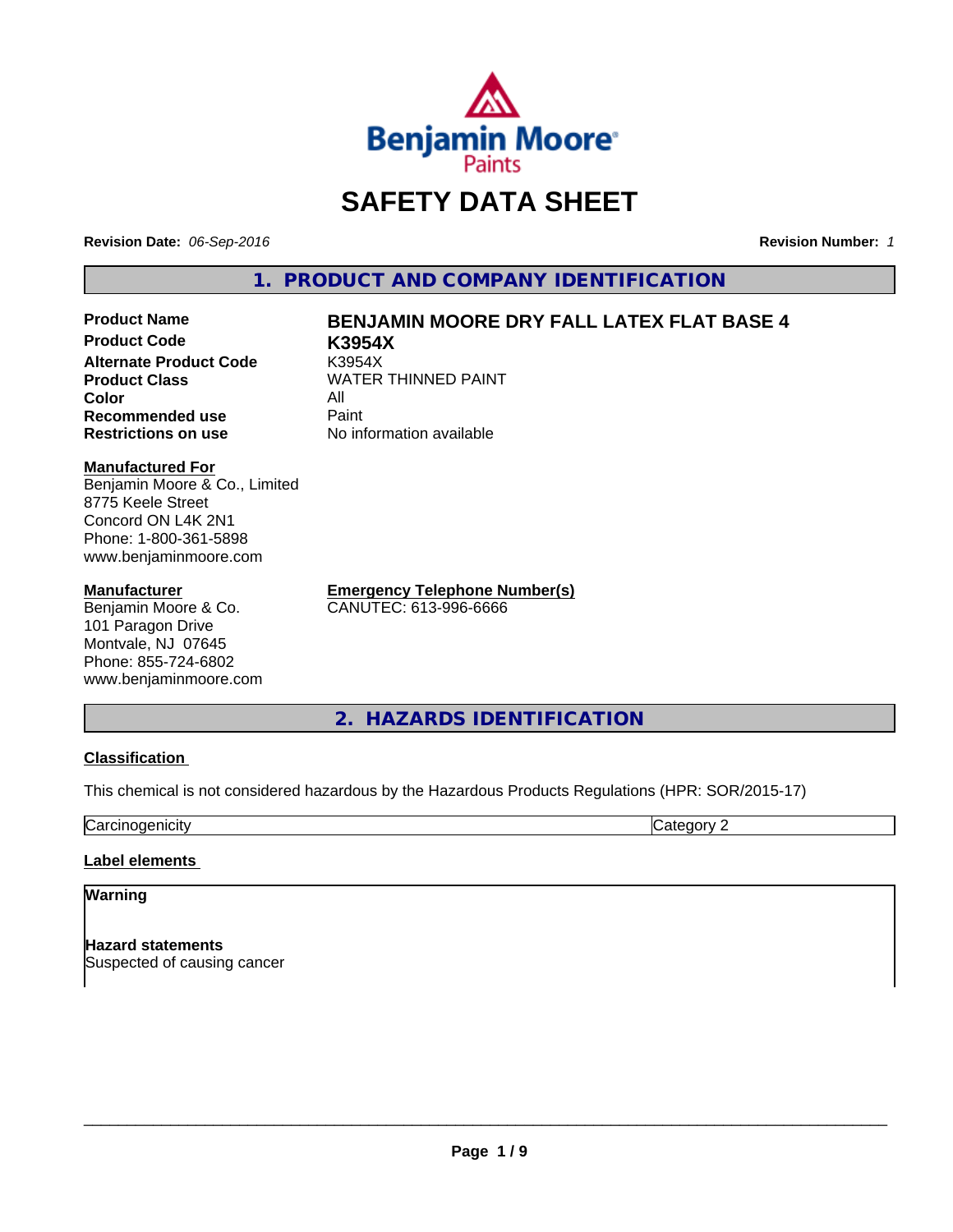

**Appearance** liquid **Contract Contract Contract Contract Contract Contract Contract Contract Contract Contract Contract Contract Contract Contract Contract Contract Contract Contract Contract Contract Contract Contract Con** 

# **Precautionary Statements - Prevention**

Obtain special instructions before use Do not handle until all safety precautions have been read and understood Use personal protective equipment as required

### **Precautionary Statements - Response**

If exposed or concerned get medical attention

# **Precautionary Statements - Storage**

Store locked up

### **Precautionary Statements - Disposal**

Dispose of contents/container to an approved waste disposal plant

# **Other information**

No information available

# **3. COMPOSITION INFORMATION ON COMPONENTS**

| <b>Chemical Name</b> | <b>CAS-No</b> | Weight % (max) |
|----------------------|---------------|----------------|
| ∟imestone_           | 1317-65-3     | 15 - 40%       |
| Diatomaceous earth   | 61790-53-2    | $-5%$          |
| Sodium nitrite       | 7632-00-0     | $0.25 - 0.5\%$ |

|                       | 4. FIRST AID MEASURES                                                                              |
|-----------------------|----------------------------------------------------------------------------------------------------|
| <b>General Advice</b> | No hazards which require special first aid measures.                                               |
| <b>Eye Contact</b>    | Rinse thoroughly with plenty of water for at least 15<br>minutes and consult a physician.          |
| <b>Skin Contact</b>   | Wash off immediately with soap and plenty of water<br>removing all contaminated clothes and shoes. |
| <b>Inhalation</b>     | Move to fresh air. If symptoms persist, call a physician.                                          |
| Ingestion             | Clean mouth with water and afterwards drink plenty of<br>water. Consult a physician if necessary.  |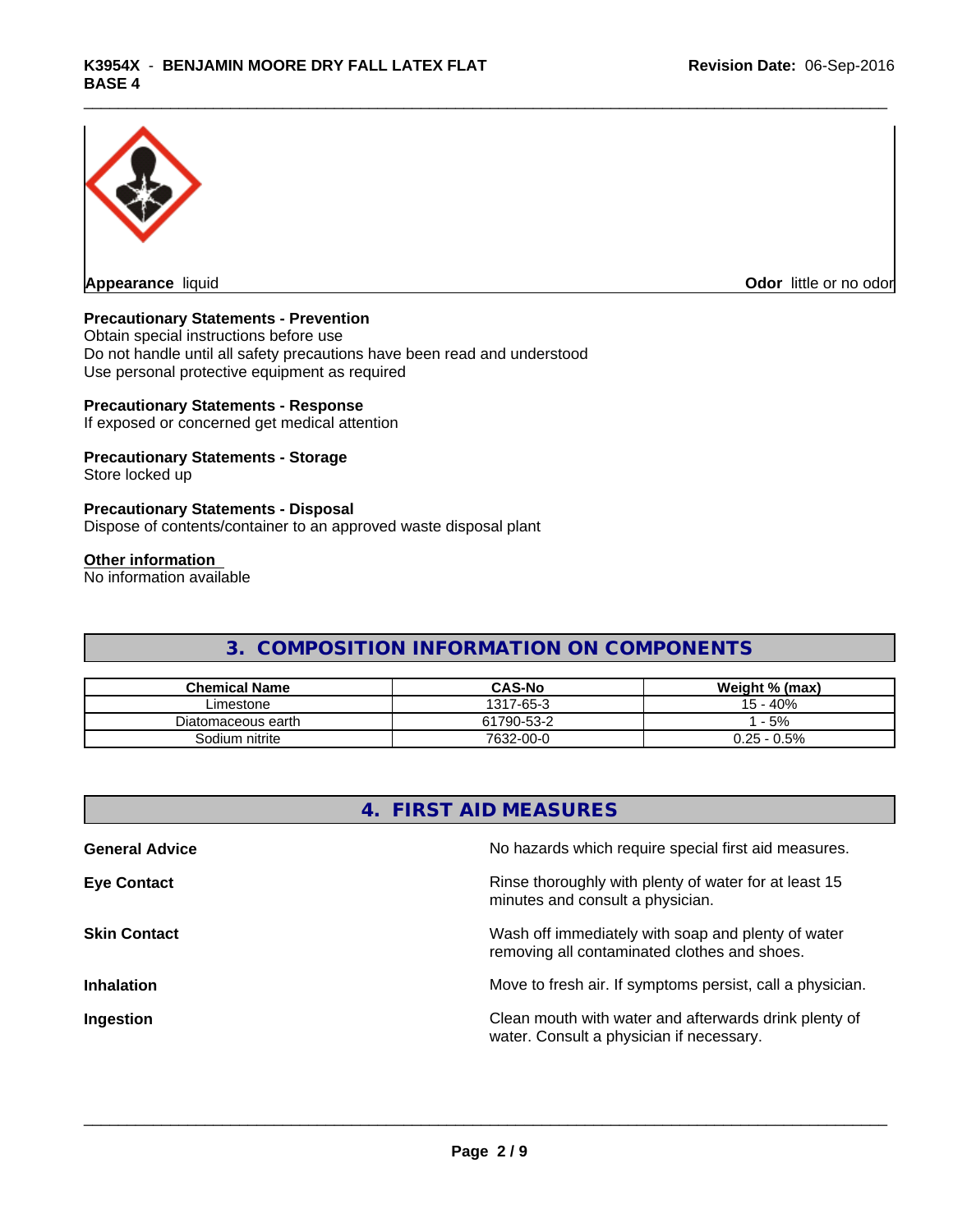| <b>Most Important Symptoms/Effects</b>                                                       | None known.                                                                                                                                  |  |  |
|----------------------------------------------------------------------------------------------|----------------------------------------------------------------------------------------------------------------------------------------------|--|--|
| <b>Notes To Physician</b>                                                                    | Treat symptomatically.                                                                                                                       |  |  |
|                                                                                              | 5. FIRE-FIGHTING MEASURES                                                                                                                    |  |  |
| <b>Suitable Extinguishing Media</b>                                                          | Use extinguishing measures that are appropriate to local<br>circumstances and the surrounding environment.                                   |  |  |
| <b>Protective Equipment And Precautions For</b><br><b>Firefighters</b>                       | As in any fire, wear self-contained breathing apparatus<br>pressure-demand, MSHA/NIOSH (approved or equivalent)<br>and full protective gear. |  |  |
| <b>Specific Hazards Arising From The Chemical</b>                                            | Closed containers may rupture if exposed to fire or<br>extreme heat.                                                                         |  |  |
| <b>Sensitivity To Mechanical Impact</b>                                                      | No                                                                                                                                           |  |  |
| <b>Sensitivity To Static Discharge</b>                                                       | No.                                                                                                                                          |  |  |
| <b>Flash Point Data</b><br>Flash Point (°F)<br>Flash Point (°C)<br><b>Flash Point Method</b> | Not applicable<br>Not applicable<br>Not applicable                                                                                           |  |  |
| <b>Flammability Limits In Air</b>                                                            |                                                                                                                                              |  |  |
| <b>Lower Explosion Limit</b><br><b>Upper Explosion Limit</b>                                 | Not applicable<br>Not applicable                                                                                                             |  |  |
| Health: 1<br>Flammability: 0<br>NFPA                                                         | Instability: 0<br><b>Special: Not Applicable</b>                                                                                             |  |  |
| <b>NFPA Legend</b><br>0 - Not Hazardous<br>1 - Slightly<br>2 - Moderate<br>? ⊔iah            |                                                                                                                                              |  |  |

- 3 High
- 4 Severe

*The ratings assigned are only suggested ratings, the contractor/employer has ultimate responsibilities for NFPA ratings where this system is used.*

*Additional information regarding the NFPA rating system is available from the National Fire Protection Agency (NFPA) at www.nfpa.org.*

# **6. ACCIDENTAL RELEASE MEASURES**

| <b>Personal Precautions</b>      | Avoid contact with skin, eyes and clothing. Ensure<br>adequate ventilation.                          |
|----------------------------------|------------------------------------------------------------------------------------------------------|
| <b>Other Information</b>         | Prevent further leakage or spillage if safe to do so.                                                |
| <b>Environmental Precautions</b> | See Section 12 for additional Ecological Information.                                                |
| <b>Methods For Clean-Up</b>      | Soak up with inert absorbent material. Sweep up and<br>shovel into suitable containers for disposal. |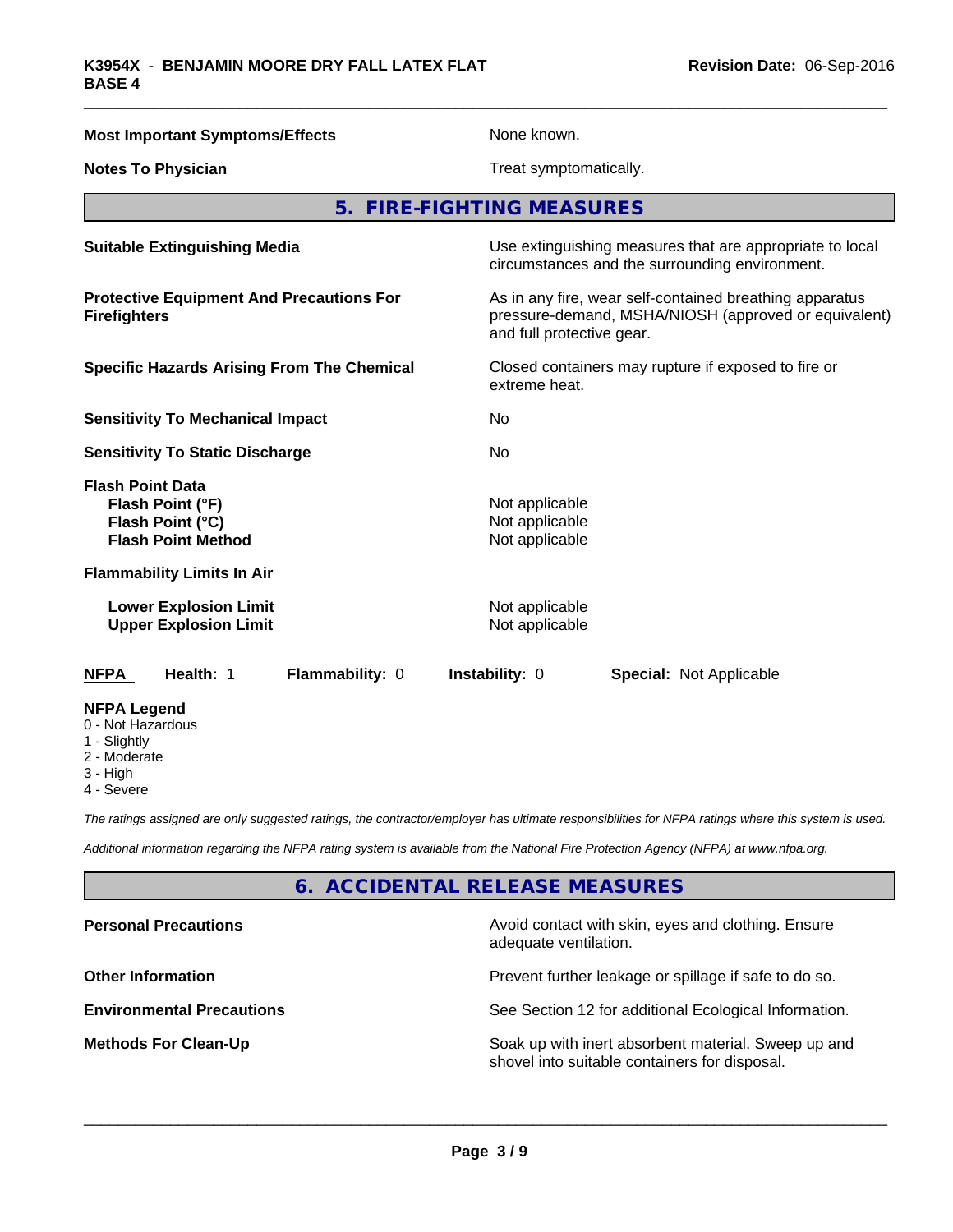# **7. HANDLING AND STORAGE**

children.

**Handling Handling Avoid contact with skin, eyes and clothing. Avoid breathing** vapors, spray mists or sanding dust. In case of insufficient ventilation, wear suitable respiratory equipment.

**Storage Keep container tightly closed. Keep out of the reach of Keep** container tightly closed. Keep out of the reach of

#### **Incompatible Materials No information available**

# **8. EXPOSURE CONTROLS / PERSONAL PROTECTION**

### **Exposure Limits**

| <b>Chemical Name</b> | ACGIH | Alberta           | British Columbia           | Ontario | Quebec                      |
|----------------------|-------|-------------------|----------------------------|---------|-----------------------------|
| Limestone            | N/E   | 10 mg/m $3$ - TWA | 10 mg/m $3$ - TWA          | N/E     | 10 mg/m $3$ - TWAEV         |
|                      |       |                   | $3 \text{ mg/m}^3$ - TWA   |         |                             |
|                      |       |                   | $20 \text{ ma/m}^3$ - STEL |         |                             |
| Diatomaceous earth   | N/E   | N/E               | $4 \text{ ma/m}^3$ - TWA   | N/E     | 6 mg/m <sup>3</sup> - TWAEV |
|                      |       |                   | 1.5 ma/m $^3$ - TWA        |         |                             |

#### **Legend**

ACGIH - American Conference of Governmental Industrial Hygienists Alberta - Alberta Occupational Exposure Limits British Columbia - British Columbia Occupational Exposure Limits Ontario - Ontario Occupational Exposure Limits Quebec - Quebec Occupational Exposure Limits N/E - Not established

#### **Personal Protective Equipment**

**Engineering Measures Ensure** Ensure adequate ventilation, especially in confined areas.

**Eye/Face Protection** Safety glasses with side-shields. **Skin Protection Protection Protective gloves and impervious clothing. Respiratory Protection In case of insufficient ventilation wear suitable respiratory** equipment.

**Hygiene Measures Avoid contact with skin, eyes and clothing. Remove and Hygiene Measures Avoid contact with skin, eyes and clothing. Remove and** wash contaminated clothing before re-use. Wash thoroughly after handling.

# **9. PHYSICAL AND CHEMICAL PROPERTIES**

**Appearance** liquid **Odor** little or no odor **Density (Ibs/gal)** 11.3 - 11.4<br>**Specific Gravity** 1.35 - 1.37 **Specific Gravity** 

**Odor Threshold**<br> **Density (Ibs/gal)**<br> **Density (Ibs/gal)**<br> **No information available**<br>
11.3 - 11.4 **pH** No information available **Viscosity (cps)** No information available in the Viscosity (cps) **Solubility No information available No information available Water Solubility Water Solubility Water Solubility No information available Evaporation Rate No information available No information available Vapor Pressure** No information available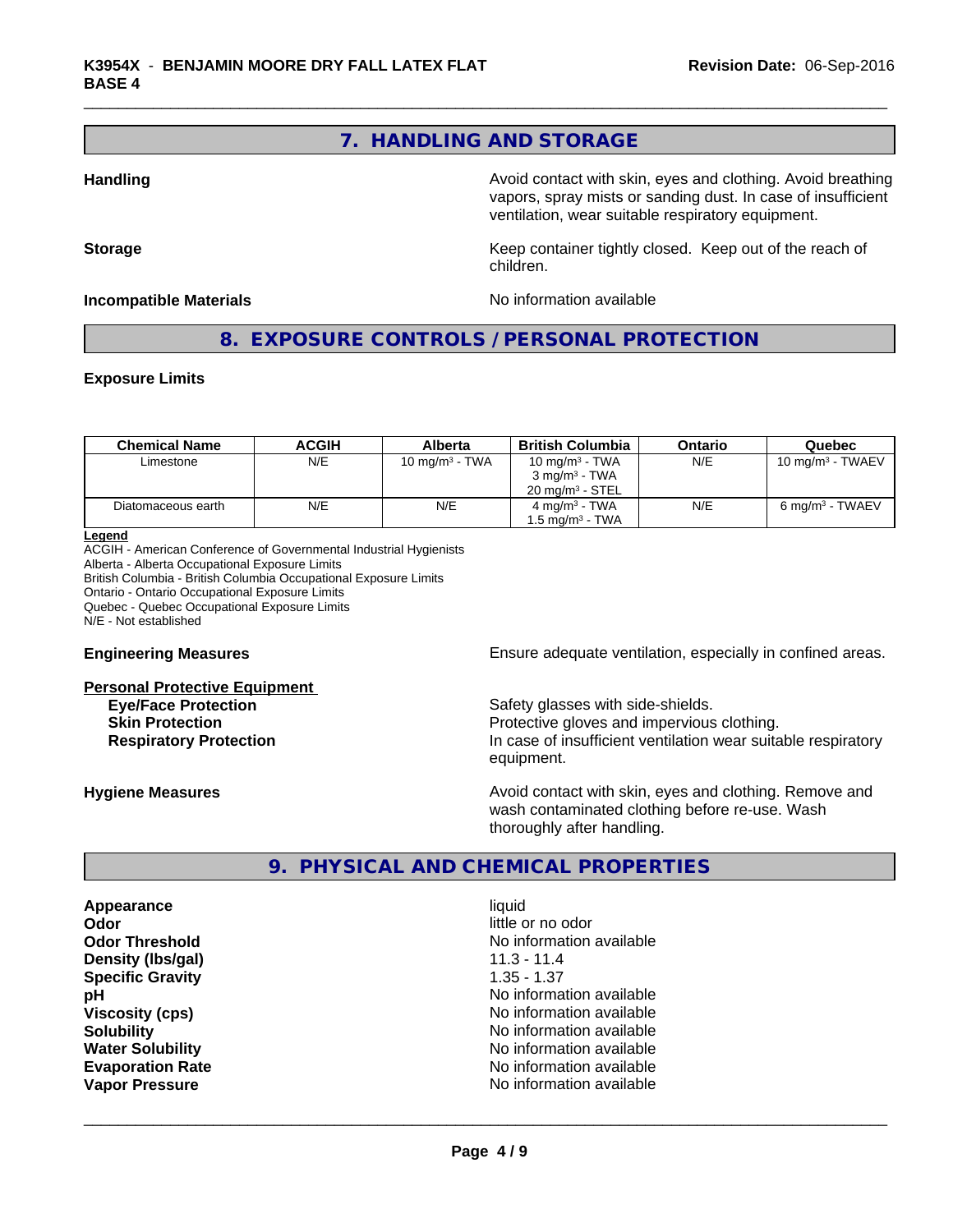| <b>Vapor Density</b>                           | No information available |
|------------------------------------------------|--------------------------|
| Wt. % Solids                                   | $50 - 60$                |
| Vol. % Solids                                  | $30 - 40$                |
| Wt. % Volatiles                                | $40 - 50$                |
| Vol. % Volatiles                               | $60 - 70$                |
| <b>VOC Regulatory Limit (g/L)</b>              | < 50                     |
| <b>Boiling Point (°F)</b>                      | 212                      |
| <b>Boiling Point (°C)</b>                      | 100                      |
| <b>Freezing Point (°F)</b>                     | 32                       |
| <b>Freezing Point (°C)</b>                     | 0                        |
| Flash Point (°F)                               | Not applicable           |
| Flash Point (°C)                               | Not applicable           |
| <b>Flash Point Method</b>                      | Not applicable           |
| Flammability (solid, gas)                      | Not applicable           |
| <b>Upper Explosion Limit</b>                   | Not applicable           |
| <b>Lower Explosion Limit</b>                   | Not applicable           |
| <b>Autoignition Temperature (°F)</b>           | No information available |
| <b>Autoignition Temperature (°C)</b>           | No information available |
| Decomposition Temperature (°F)                 | No information available |
| Decomposition Temperature (°C)                 | No information available |
| <b>Partition Coefficient (n-octanol/water)</b> | No information available |

# **No information available**<br>50 - 60 **Not applicable Not applicable Not applicable Flammability (solid, gas)** Not applicable **Not applicable Not applicable No information available Autoignition Temperature (°C)** No information available **No information available No information available No information available**

# **10. STABILITY AND REACTIVITY**

| <b>Reactivity</b>                         | Not Applicable                           |
|-------------------------------------------|------------------------------------------|
| <b>Chemical Stability</b>                 | Stable under normal conditions.          |
| <b>Conditions To Avoid</b>                | Prevent from freezing.                   |
| <b>Incompatible Materials</b>             | No materials to be especially mentioned. |
| <b>Hazardous Decomposition Products</b>   | None under normal use.                   |
| <b>Possibility Of Hazardous Reactions</b> | None under normal conditions of use.     |

# **11. TOXICOLOGICAL INFORMATION**

| <b>Product Information</b> |                                          |  |
|----------------------------|------------------------------------------|--|
|                            | Information on likely routes of exposure |  |

**Principal Routes of Exposure Exposure** Eye contact, skin contact and inhalation.

**Acute Toxicity<br>Product Information** 

**No information available** 

**Information on toxicological effects**

**Symptoms** No information available

 $\overline{\phantom{a}}$  ,  $\overline{\phantom{a}}$  ,  $\overline{\phantom{a}}$  ,  $\overline{\phantom{a}}$  ,  $\overline{\phantom{a}}$  ,  $\overline{\phantom{a}}$  ,  $\overline{\phantom{a}}$  ,  $\overline{\phantom{a}}$  ,  $\overline{\phantom{a}}$  ,  $\overline{\phantom{a}}$  ,  $\overline{\phantom{a}}$  ,  $\overline{\phantom{a}}$  ,  $\overline{\phantom{a}}$  ,  $\overline{\phantom{a}}$  ,  $\overline{\phantom{a}}$  ,  $\overline{\phantom{a}}$ 

# **Delayed and immediate effects as well as chronic effects from short and long-term exposure**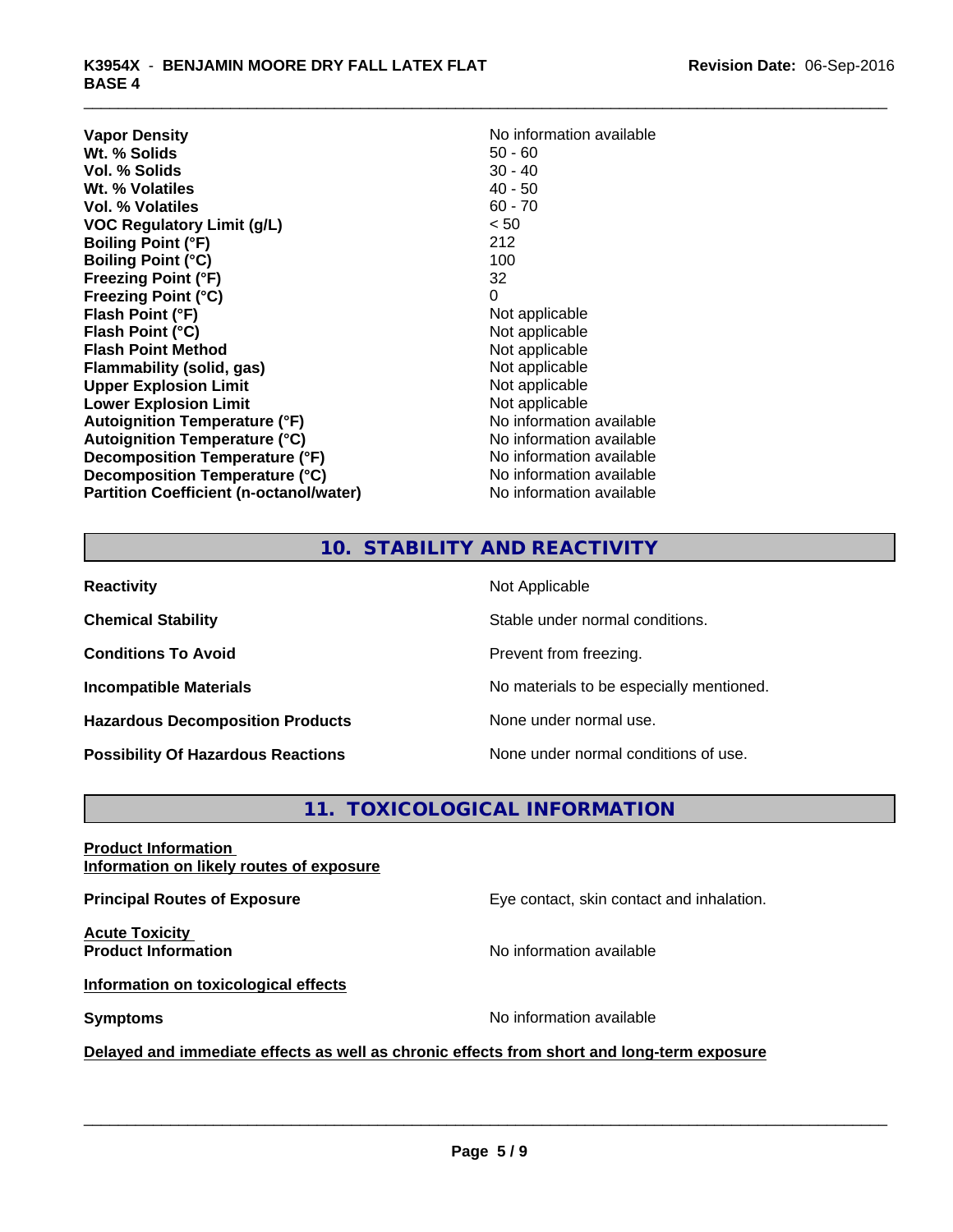| Eye contact                     | May cause slight irritation                              |
|---------------------------------|----------------------------------------------------------|
| <b>Skin contact</b>             | Substance may cause slight skin irritation. Prolonged or |
|                                 | repeated contact may dry skin and cause irritation.      |
| <b>Inhalation</b>               | May cause irritation of respiratory tract.               |
| Ingestion                       | Ingestion may cause gastrointestinal irritation, nausea, |
|                                 | vomiting and diarrhea.                                   |
| Sensitization:                  | No information available.                                |
| <b>Neurological Effects</b>     | No information available.                                |
| <b>Mutagenic Effects</b>        | No information available.                                |
| <b>Reproductive Effects</b>     | No information available.                                |
| <b>Developmental Effects</b>    | No information available.                                |
| <b>Target Organ Effects</b>     | No information available.                                |
| <b>STOT - single exposure</b>   | No information available.                                |
| <b>STOT - repeated exposure</b> | No information available.                                |
| Other adverse effects           | No information available.                                |
| <b>Aspiration Hazard</b>        | No information available.                                |

**Numerical measures of toxicity**

### **The following values are calculated based on chapter 3.1 of the GHS document**

**ATEmix (oral)** 18268 mg/kg

**Component**

Sodium nitrite LD50 Oral: 180 mg/kg (Rat) LC50 Inhalation (Dust): 5.5 mg/m<sup>3</sup> (Rat, 4 hr.)

# **Chronic Toxicity**

### **Carcinogenicity**

*The information below indicateswhether each agency has listed any ingredient as a carcinogen:.*

| <b>Chemical Name</b>        | IARC                            | <b>NTP</b> |
|-----------------------------|---------------------------------|------------|
|                             | 2A<br>Probable Human Carcinogen |            |
| <sup>'</sup> Sodium nitrite |                                 |            |

#### **Legend**

IARC - International Agency for Research on Cancer NTP - National Toxicity Program OSHA - Occupational Safety & Health Administration

**12. ECOLOGICAL INFORMATION**

# **Ecotoxicity Effects**

The environmental impact of this product has not been fully investigated.

# **Product Information**

### **Acute Toxicity to Fish**

No information available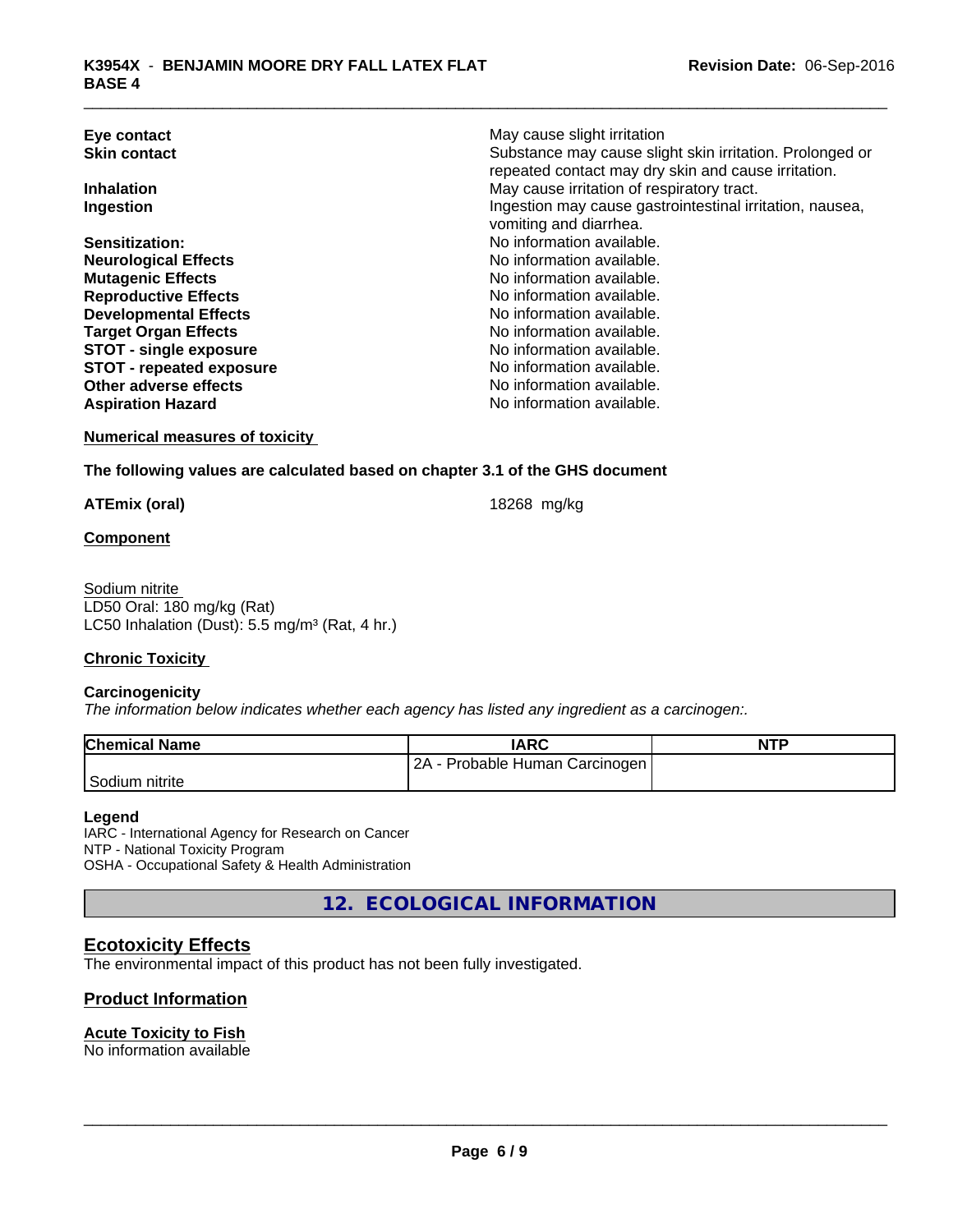#### **Acute Toxicity to Aquatic Invertebrates**

No information available

#### **Acute Toxicity to Aquatic Plants**

No information available

#### **Persistence / Degradability**

No information available.

#### **Bioaccumulation / Accumulation**

No information available.

## **Mobility in Environmental Media**

No information available.

#### **Ozone**

No information available

### **Component**

### **Acute Toxicity to Fish**

No information available

# **Acute Toxicity to Aquatic Invertebrates**

No information available

#### **Acute Toxicity to Aquatic Plants**

No information available

**13. DISPOSAL CONSIDERATIONS**

**Waste Disposal Method** Dispose of in accordance with federal, state, provincial, and local regulations. Local requirements may vary, consult your sanitation department or state-designated environmental protection agency for more disposal options.

### **14. TRANSPORT INFORMATION**

**TDG** Not regulated **ICAO / IATA** Not regulated

**IMDG / IMO** Not regulated

# **15. REGULATORY INFORMATION**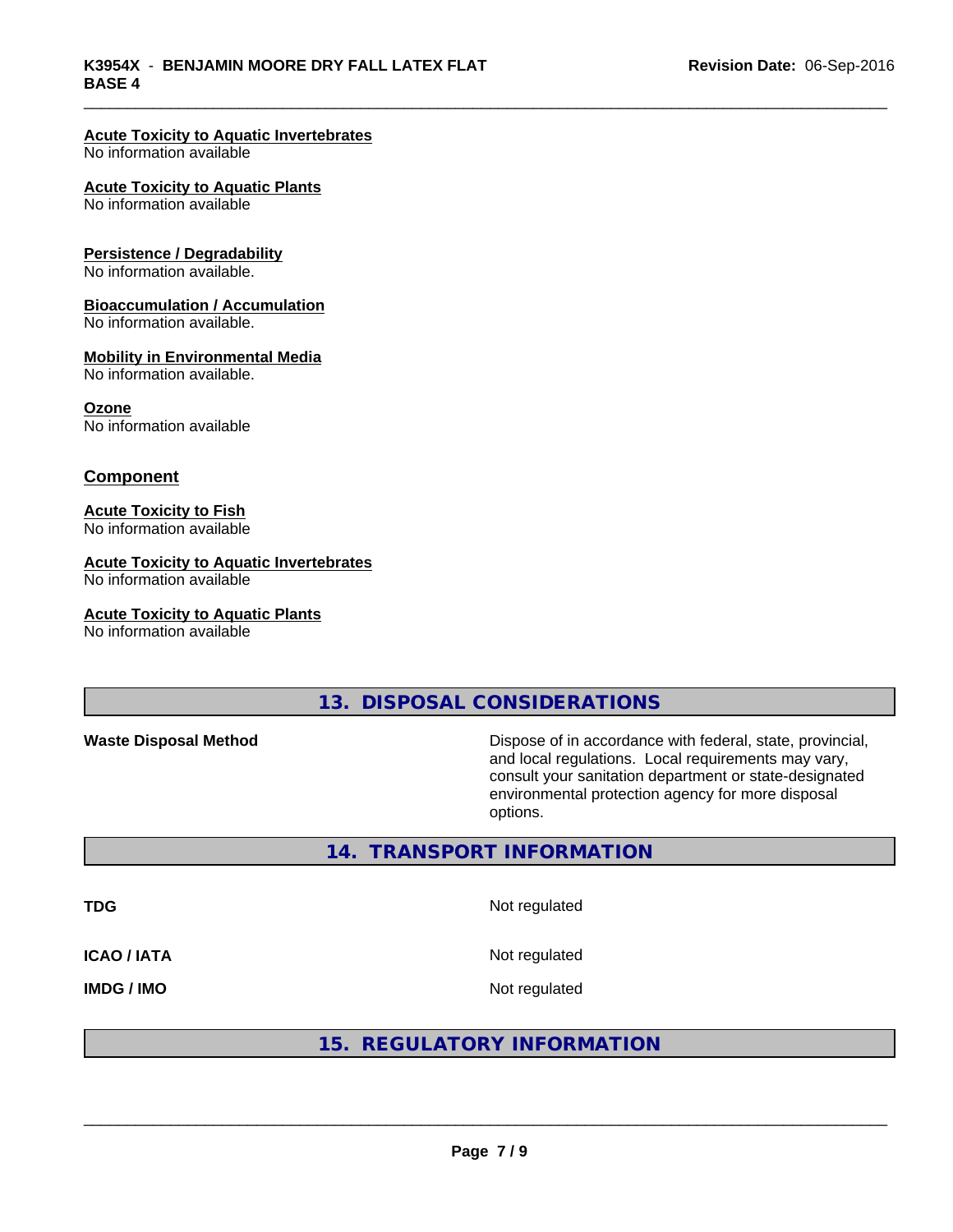# **International Inventories**

| <b>TSCA: United States</b> | Yes - All components are listed or exempt. |
|----------------------------|--------------------------------------------|
| <b>DSL: Canada</b>         | Yes - All components are listed or exempt. |

# **National Pollutant Release Inventory (NPRI)**

#### **NPRI Parts 1- 4**

This product contains the following Parts 1-4 NPRI chemicals:

| <b>Chemical Name</b> | CAS-No    | Weight % (max)            | <b>NPRI Parts 1-4</b> |
|----------------------|-----------|---------------------------|-----------------------|
| Sodium nitrite       | 7632-00-0 | $0.5\%$<br>こつに こ<br>ں ے.ر | ∟ıstec                |

#### **NPRI Part 5**

This product contains the following NPRI Part 5 Chemicals:

#### *None*

## **WHMIS Regulatory Status**

This product has been classified in accordance with the hazard criteria of the Hazardous Products Regulations (HPR) and the SDS contains all the information required by the HPR.

# **16. OTHER INFORMATION**

| HMIS -              | Health: $1^*$ | <b>Flammability: 0</b>                                                                                                    | <b>Reactivity: 0</b> | $PPE: -$ |  |
|---------------------|---------------|---------------------------------------------------------------------------------------------------------------------------|----------------------|----------|--|
| <b>HMIS Legend</b>  |               |                                                                                                                           |                      |          |  |
| 0 - Minimal Hazard  |               |                                                                                                                           |                      |          |  |
| 1 - Slight Hazard   |               |                                                                                                                           |                      |          |  |
| 2 - Moderate Hazard |               |                                                                                                                           |                      |          |  |
| 3 - Serious Hazard  |               |                                                                                                                           |                      |          |  |
| 4 - Severe Hazard   |               |                                                                                                                           |                      |          |  |
| * - Chronic Hazard  |               |                                                                                                                           |                      |          |  |
|                     |               | X - Consult your supervisor or S.O.P. for "Special" handling instructions.                                                |                      |          |  |
|                     |               | Note: The PPF rating has intentionally been left blank. Choose appropriate PPF that will protect employees from the hazar |                      |          |  |

*Note: The PPE rating has intentionally been left blank. Choose appropriate PPE that will protect employees from the hazards the material will present under the actual normal conditions of use.*

*Caution: HMISÒ ratings are based on a 0-4 rating scale, with 0 representing minimal hazards or risks, and 4 representing significant hazards or risks. Although HMISÒ ratings are not required on MSDSs under 29 CFR 1910.1200, the preparer, has chosen to provide them. HMISÒ ratings are to be used only in conjunction with a fully implemented HMISÒ program by workers who have received appropriate HMISÒ training. HMISÒ is a registered trade and service mark of the NPCA. HMISÒ materials may be purchased exclusively from J. J. Keller (800) 327-6868.*

**WARNING!** If you scrape, sand, or remove old paint, you may release lead dust. LEAD IS TOXIC. EXPOSURE TO LEAD DUST CAN CAUSE SERIOUS ILLNESS, SUCH AS BRAIN DAMAGE, ESPECIALLY IN CHILDREN. PREGNANT WOMEN SHOULD ALSO AVOID EXPOSURE.Wear a NIOSH approved respirator to control lead exposure. Clean up carefully with a HEPA vacuum and a wet mop. Before you start, find out how to protect yourself and your family by logging onto Health Canada @

http://www.hc-sc.gc.ca/ewh-semt/contaminants/lead-plomb/asked\_questions-questions\_posees-eng.php.

**Prepared By** Product Stewardship Department Benjamin Moore & Co.